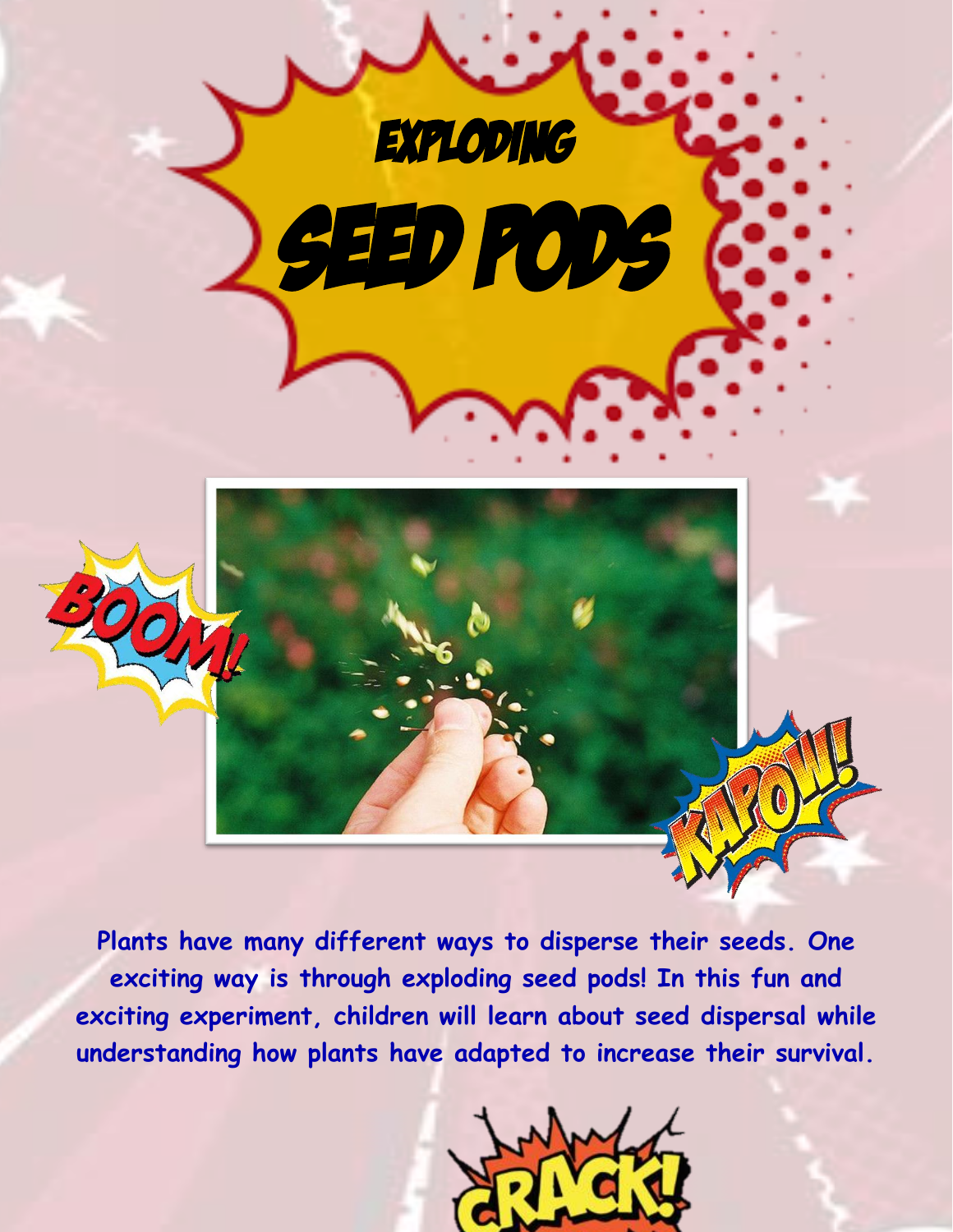## **MATERIALS**

**Balloon Bird seed Small paper cup Funnel Sharp pencil A piece of paper**

**Measuring Tape**



## **STEPS**

- **1) Create your "seed pod!" Blow up your balloon to stretch it out, then gently release the air.**
- **2) Carefully stretch the opening of the balloon over the narrow mouth of the funnel.**
- **3) Pour about ½ a cup of bird seed into the funnel, ensuring it all collects inside the balloon.**
- **4) Blow the balloon up to a robust size and tie the end.**
- **5) Go outside! Remember, we are going to be exploding seeds, so make sure you are somewhere you can make a mess!**
- **6) Hold the balloon outward, then pop it with your sharp pencil and watch what happens.**
- **7) Your "pod" has burst, disbursing its seeds across the land. Survey the area to discover just how far and wide your seeds have traveled!**
- **8) Use your measuring tape to investigate the exact distances.**
- **9) Use your piece of paper to record what you observed!** 
	- **What does the final seed dispersal look like? Draw a picture of their composition on the ground, and label your drawing.**
	- **Did the seeds fall at your feet or disperse farther?**
	- **How many inches or feet did your seeds travel? Note the distance.**
	- **Did your seeds land on soil? In water? In a bush?**